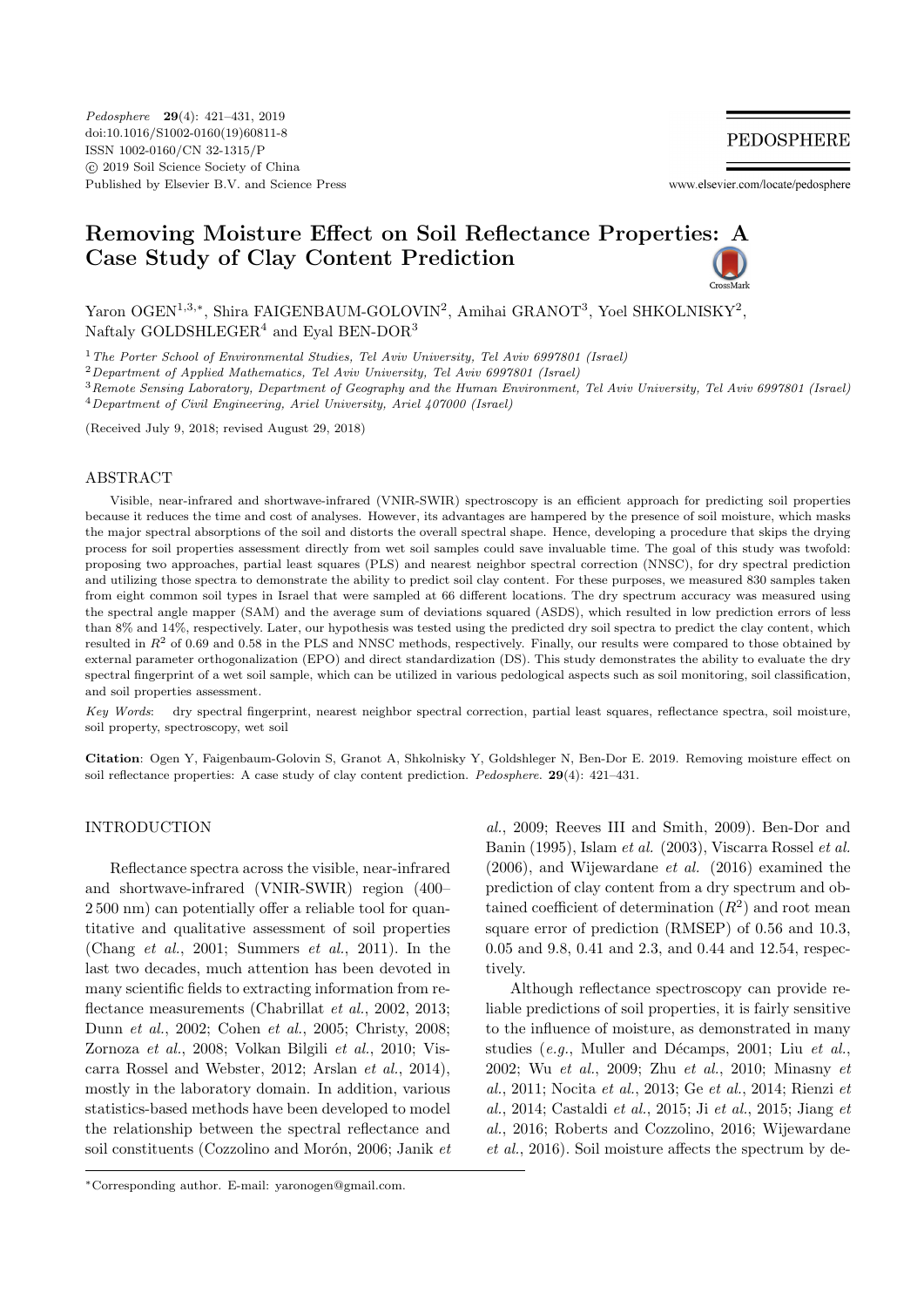creasing the overall albedo across it and by amplifying water absorption at 1 400, 1 900 nm, and at the shoulder (2 300–2 500 nm) (Twomey *et al.*, 1986; Lobell and Asner, 2002; Ge *et al.*, 2014). As a result, soil moisture may change the soil's spectral fingerprint and blur significant absorption features caused by major soil chromophores such as organic matter (400–900 and 1 700 nm), clay minerals (1 400, 1 900, and 2 200 nm), and carbonate minerals  $(2300 \text{ nm})$  (Clark, 1999).

In general, all models introduced to date for evaluating soil properties perform well with dry soil spectra under laboratory conditions. Accordingly, prior to applying those models, the samples must be brought to the laboratory and dried at ambient (room) temperature and humidity for several days. Obtaining a procedure that would enable measurement of soil properties using data taken under field conditions could save invaluable time (sample collection and drying) and allow experts to obtain the dry soil spectra instantly for *insitu* assessment of soil properties.

This is extremely important when soil spectral libraries (SSLs) measured under dry and controlled conditions are projected onto hyperspectral remotesensing images of fields with unknown moisture content. This was demonstrated in the recent paper by Castaldi *et al.* (2018), who applied the Land Use and Cover Area Frame Survey (LUCAS) SSL directly on the Airborne Prism Experiment (APEX) hyperspectral images to determine soil organic matter content without taking into account the moisture effect. Accordingly, the present study attempted to bridge the gap between airborne measurements that characterize field conditions (including moisture) and the SSL archive (room-dried), and also to demonstrate this big step for other SSLs, such as the global SSL of Viscarra Rossel *et al.* (2016). This emphasizes the need to deal with the soil moisture effect at the field level, in order to exploit the huge amount of data available in SSLs.

In recent years, several algorithms have been suggested to perform this task. The first widely used method is the external parameter orthogonalizationpartial least squares (EPO-PLS) algorithm (Roger *et al.*, 2003; Wijewardane *et al.*, 2016). This method predicts soil properties from spectra that are sensitive to moisture effects, obtained under field (wet) conditions. Wijewardane *et al.* (2016) compared four statistical methods (PLS, random forest (RF), artificial neural network (ANN), and support vector machine (SVM)) in order to predict clay content and concluded that although EPO was applied on the data, no significant improvement was observed  $(R^2 = 0.02$  and RMSEP  $= 14.45$ , using ANN). One of the main drawbacks of the EPO-PLS is its limited ability to remove the moisture effect from mineral-rich soils; accordingly, further studies are needed to investigate the extent to which mineral composition determines the algorithm's effectiveness (Ackerson *et al.*, 2015). Another method was suggested by Ji *et al.* (2015), who examined the effect of moisture on spectral information and proposed a direct standardization (DS) method to predict dry soil spectra from wet spectra. The DS algorithm finds the linear relation between the wet and dry soil spectra in a least-squares sense. A recent paper (Roudier *et al.*, 2017) compared the performance of the two methods, and concluded that although it was similar, the EPO outperformed the DS method when using a smaller number of samples.

Each of these methods has its weaknesses; *e.g.*, the EPO-PLS requires creating a model for each soil property, and DS is highly sensitive to noise. In this study, we used two independent approaches, PLS regression (Wold *et al.*, 2001) and nearest neighbor spectral correction (NNSC), to predict dry soil spectra by modeling the relationship between the wet and dry spectra for spectral correction. To construct the prediction models for dry soil spectra, a dataset containing spectra of dry soils along with their different water contents was obtained and utilized for training and testing purposes. The quality of the predicted dry spectra can influence the assessment of the soil property in question, so it was evaluated by the average sum of deviations squared (ASDS) (Ben-Dor *et al.*, 2004) and the spectral angle mapper (SAM) parameter (Kruse *et al.*, 1993). Clay content is one of the most important factors for water-retention capacity (Banin and Amiel, 1970). The ability to predict soil properties was then demonstrated by estimating clay content from the predicted (dry) soil spectra. We built a new model for this purpose using PLS Toolbox 8.2.1 (2016) (Eigenvector Research, Inc., USA). The model was calibrated with additional soil samples and then applied to our predicted dry soil spectra. Prediction accuracy for clay content was assessed using  $R^2$ , RMSEP, the bias, the standard error of performance (SEP), the ratio of performance to deviation (RPD), and the slope.

#### MATERIALS AND METHODS

## *Soil spectral database*

Soils of eight common types in Israel were sampled from 66 different locations, yielding a total of 162 dry soil samples with differing clay contents (Table I). All samples were air-dried, ground, and sieved (*<* 2 mm) before laboratory measurements.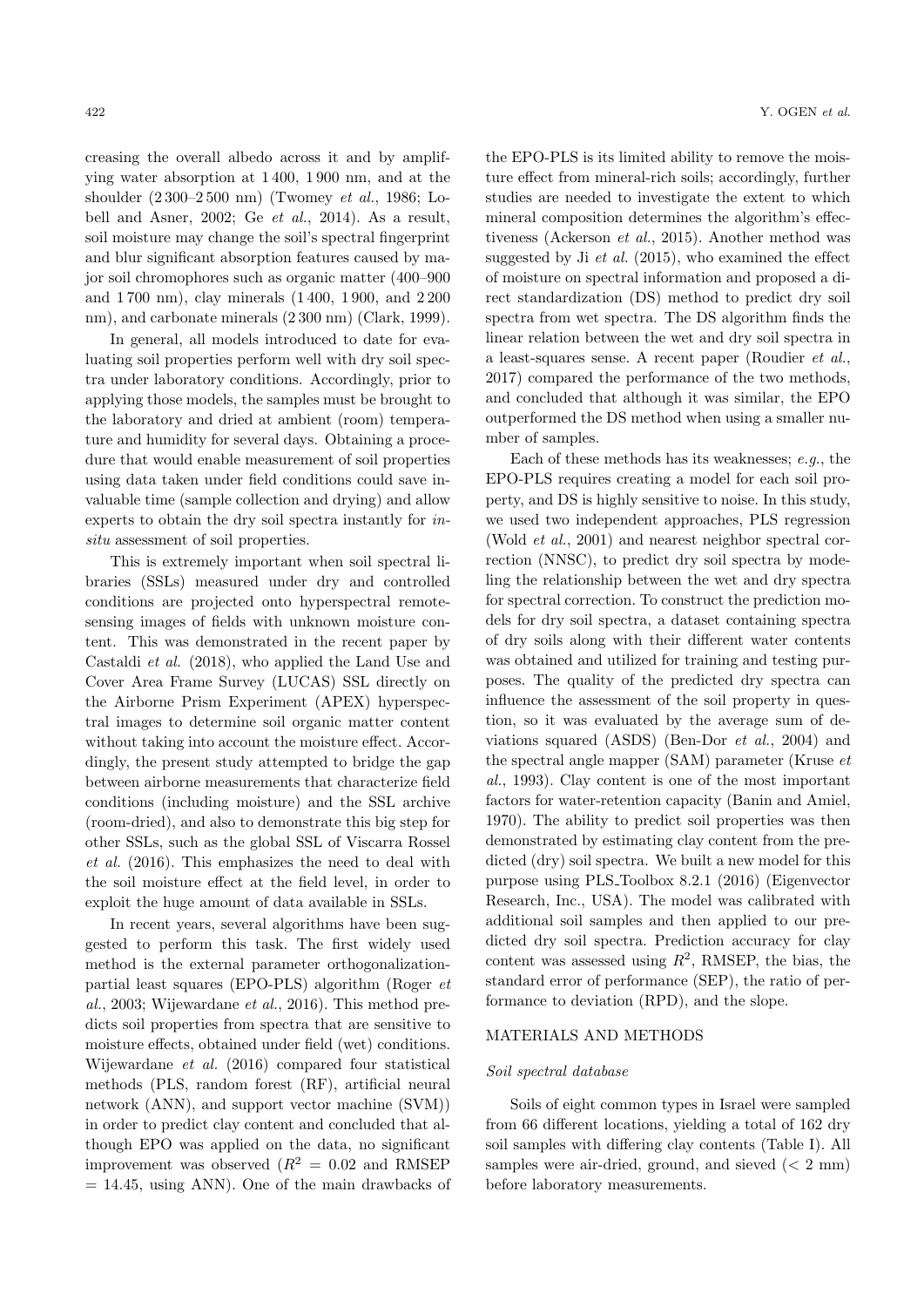### MOISTURE AND SOIL PROPERTY PREDICTION 423

Figure 1 shows the soil characteristics in the form of a ternary diagram, which provides information on the minimum and maximum percentages of clay (and the equivalent sand and silt percentages) for the different soil types. Each sample was scanned using an Analytical Spectral Device (ASD) laboratory reflectance spectrometer (ASD, USA) with a spectral range of 350– 2 500 nm. All samples were measured using a contact probe equipped with a halogen bulb and Spectralon<sup>®</sup> (Labsphere, USA) as a white reference. For data analysis, we only used the spectral range of 400–2 450 nm as it shows a high signal-to-noise ratio.

To prepare the soils with varying moisture contents, each soil sample was divided into three subsamples that were subjected to one of the following processes, creating three new subgroups of samples: i) samples that have undergone a drying process (220 sub-samples), ii) samples that have undergone a wetting process (448 subsamples), and iii) samples without processing, *i.e.*, soils were measured in their initial dry state (162 sub-samples). Subgroups i and ii contained a total of 668 samples and subgroup iii contained 162 samples, resulting in a total of 830 soil samples. Table I summarizes the soil types, the number of spectra measured (for each soil sample while being wetted or dried), and the minimum, maximum, mean, and standard deviation (SD) of water contents.

Thereafter, the 668 samples were randomly partitioned into two datasets (A and B) with proportions of 85% and 15%, respectively. Dataset A contained 568 samples and was used for model construction, and dataset B contained 100 samples and was used for accuracy evaluation. Each sample from datasets A and B was associated with only one sample from the 162 ini-

TABLE I

Soil types based on Israeli classification and World Reference Base for Soil Resources (WRB) and water content data of the samples for spectra measuring using the wetting and drying processes

| Israeli              | <b>WRB</b>        | No. of                     | No. of               | No. of              | Total number           |                | Water content <sup>a)</sup> |                 |           |
|----------------------|-------------------|----------------------------|----------------------|---------------------|------------------------|----------------|-----------------------------|-----------------|-----------|
| classification       | classification    | $\rm{d}r\rm{v}$<br>samples | spectra<br>(wetting) | spectra<br>(drying) | of measured<br>spectra | Min            | Max                         | Mean            | <b>SD</b> |
|                      |                   |                            |                      |                     |                        |                |                             | $\rm g~kg^{-1}$ |           |
| Brown-red sandy soil | Rhodic Luvisol    | 34                         | 138                  | 29                  | 201                    | $\Omega$       | 231                         | 79.9            | 68.4      |
| Alluvial soil        | Eutric Fluvisol   | 18                         | 47                   | $\overline{4}$      | 69                     | $\Omega$       | 527                         | 107.0           | 104.0     |
| Terra rossa          | Epileptic Luvisol | 19                         | 50                   | 63                  | 132                    | $\overline{0}$ | 600                         | 92.0            | 120.0     |
| Grumusol             | Chromic Vertisol  | 52                         | 132                  | 31                  | 215                    | $\Omega$       | 442                         | 123.0           | 81.2      |
| Basaltic soil        | Haplic Luvisol    | 15                         | 28                   | 8                   | 51                     | $\Omega$       | 233                         | 122.0           | 61.6      |
| Sierozem             | Luvic Calcisol    | 20                         | 35                   | 5                   | 60                     | $\Omega$       | 148                         | 68.2            | 43.0      |
| Loessial sandy soil  | Luvic Calcisol    | $\overline{2}$             | 12                   | 42                  | 59                     | $\Omega$       | 455                         | 148.0           | 122.0     |
| Rendzina             | Calcaric Leptosol | $\overline{2}$             | 6                    | 38                  | 46                     | $\overline{0}$ | 556                         | 171.0           | 163.0     |
| Total number         |                   | 162                        | 448                  | 220                 | 830                    |                |                             |                 |           |

a)Min = minimum; max = maximum;  $SD =$  standard deviation.



Fig. 1 Ternary diagram of two samples from each soil type (based on Israeli classification) with the minimum and maximum percentages of clay (and the equivalent sand and silt percentages).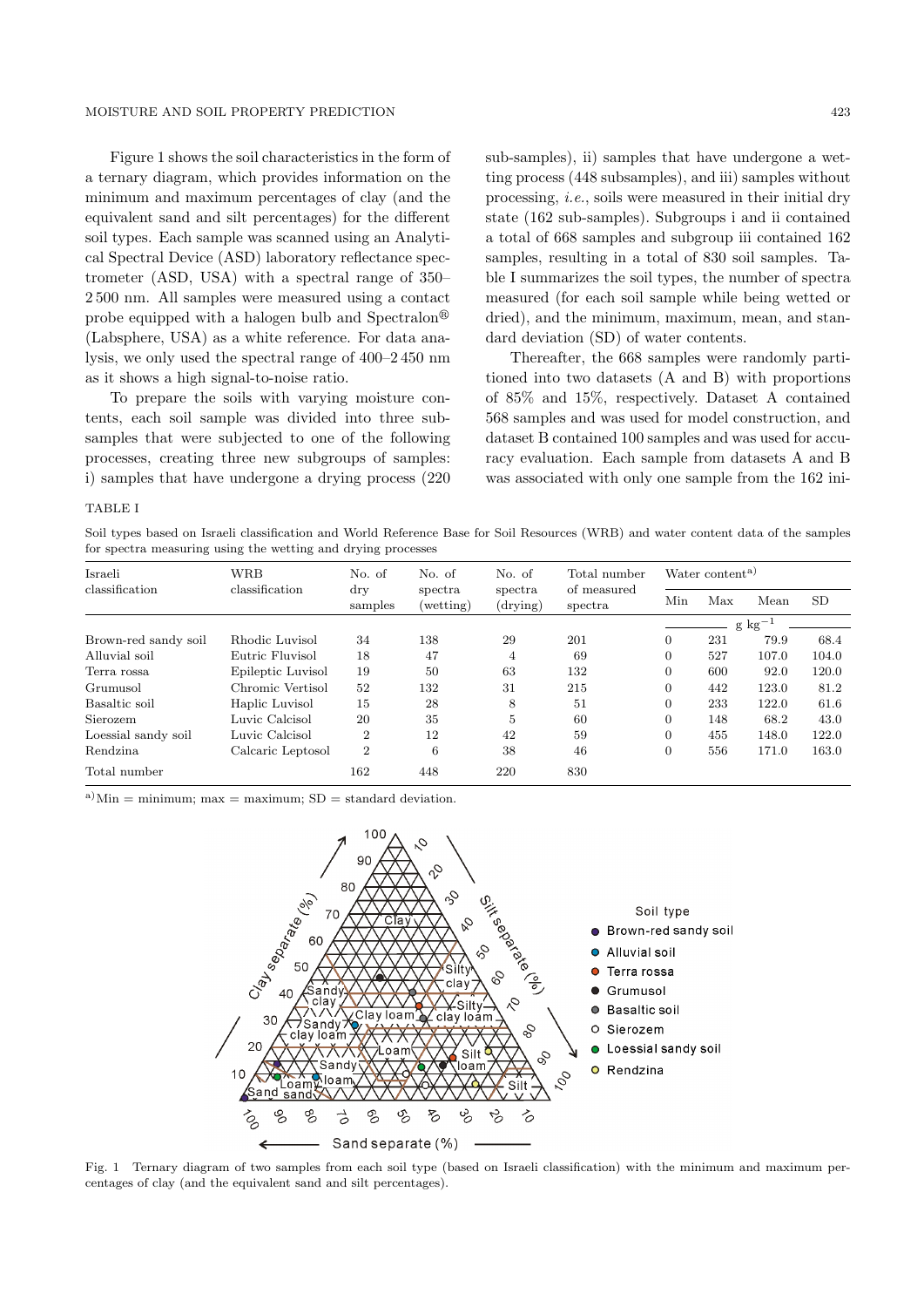tial soil samples (subgroup iii). This was done to ensure that all samples were paired and that every single sample from either the wetting or drying processes had an equivalent dry sample.

The samples had a height of approximately 2 cm and a weight of 100 g. For the drying process, each soil sample was saturated with distilled water and then airdried under ambient conditions until only hygroscopic water remained (approximately 10 d). For the wetting process, a small amount of distilled water was added to the samples (using sprinklers), which were then stirred, weighed, and scanned. We continued to sprinkle water until the saturation point was reached. During the wetting process, all samples were weighed to evaluate their moisture content and a spectral measurement was taken daily.

### *Soil clay content database*

In addition, dataset C was created using new soil samples for clay content prediction model construction and validation. We utilized this dataset to evaluate the accuracy of the predicted clay content from the predicted dry soil spectra. The dataset consisted of 213 air-dried soil samples, which were collected from diverse climatic and topographic regions in Israel. The percentage of clay was measured with a laser diffraction particle-size analyzer (Mastersizer 2000, Malvern Panalytical, UK). The statistical information of the datasets A, B, and C is provided in Table II.

#### TABLE II

Number of samples and the minimum, maximum, mean, and standard deviation values of clay percentages in datasets A, B, and C used for soil clay content prediction model construction, accuracy evaluation, and model validation, respectively

| Dataset | No. of  | Clay    |              |      |                       |  |  |  |
|---------|---------|---------|--------------|------|-----------------------|--|--|--|
|         | samples | Minimum | Maximum Mean |      | Standard<br>deviation |  |  |  |
|         |         |         | %            |      |                       |  |  |  |
| А       | 568     | 0.0     | 47.0         | 14.1 | 7.7                   |  |  |  |
| B       | 100     | 0.8     | 46.5         | 15.8 | 8.5                   |  |  |  |
| C       | 213     | 0.6     | 44.0         | 12.4 | 9.1                   |  |  |  |

Using PLS Toolbox, the PLS method was used to construct a clay content prediction model for dataset C. Figure 2 presents the clay-content model using 162 calibration samples and 51 validation samples, which resulted in  $R^2 = 0.71$  and RMSEP = 4.93.

## *Mathematical procedures: prediction of dry soil spectra*

Given a spectrum of a soil with unknown water content,  $S<sup>wet</sup>$ , we would like to predict the spectrum of



Fig. 2 Soil clay content prediction model constructed using the partial least squares (PLS) method for dataset C with 162 calibration and 51 validation samples. The dashed and solid lines are the regression lines for the calibration and validation samples, respectively.  $R^2$  is coefficient of determination, RMSEC is root mean square error of calibration, and RMSEP is root mean square error of prediction.

the soil under dry conditions,  $S^{\text{dry}}$ . This problem can be addressed by constructing a model that describes the relationship between the wet and dry soil spectra. Applying the model to wet soil spectra should result in spectra resembling the dry soil spectra. The accuracy of the constructed model can then be tested by comparing the predicted dry spectra with spectra measured directly on the dry soil samples. In this study, we proposed two methods to remove the effect of moisture from a given spectrum.

*Dry soil spectra prediction using PLS*. To model the relationship between the dry and wet soil spectra, the commonly employed PLS algorithm (Wold *et al.*, 2001) was used. The PLS algorithm models the relations between sets of observations by means of latent variables, which are not always directly observed. Thus, PLS regression finds the observation components that best predict the latent variable. The underlying assumption is that the sought-after relation is linear. In our scenario, the construction of the PLS model used spectral data from the training dataset (dataset A). The wet soil spectra served as predictor variables, while the dry soil spectra were set as the response matrix. We constructed the PLS-2 model *via* MATLAB's plsregress function, with cross-validation, to prevent over-fitting (and to find the number of components). The created model is presented as a matrix of weights,  $M_{i,j} \in \mathbb{R}$ . Thus, the *i*th wavelength of the predicted dry spectrum is the weighted sum of the measured wavelengths of the wet soil spectrum, where the weights are the rows of *M*. Given a wet spectrum  $S^{\text{wet}} \in \mathbb{R}^N$  (*N* is the number of wavelengths or 2050 in our case), we can predict the *i*th wavelength of the dry soil spectrum  $(\hat{S}_i^{\text{dry}})$  *via* Eq. 1: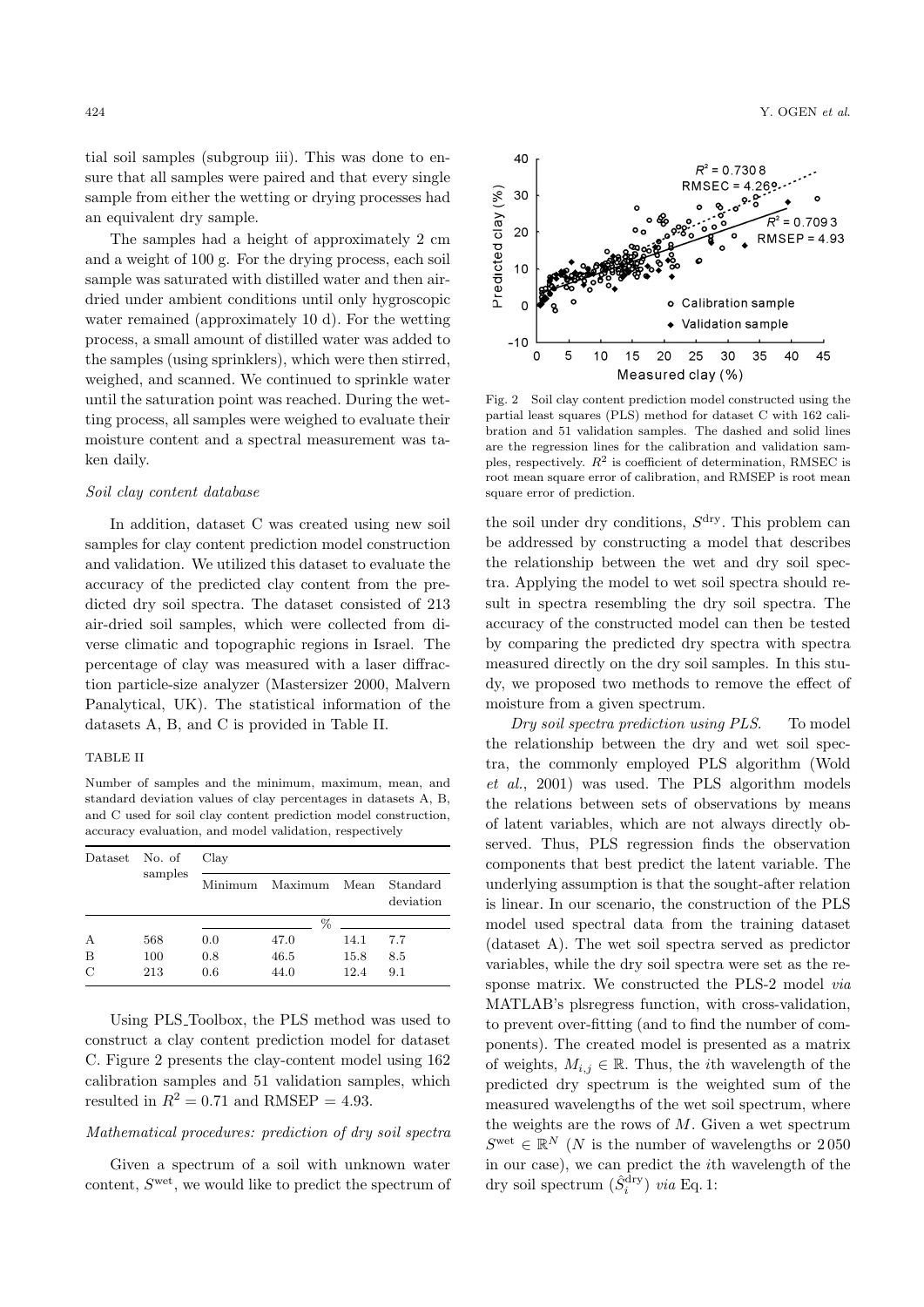MOISTURE AND SOIL PROPERTY PREDICTION 425

$$
\hat{S}_i^{\text{dry}} = S_1^{\text{wet}} + \sum_{j=2}^{N} M_{i,j} S_j^{\text{wet}} \tag{1}
$$

where  $S_1^{\text{wet}}$  is the linear term in the prediction,  $\sum_{j=2}^{N} M_{i,j}$  is the learned weight of the wet soil spectrum to predict the *i*th wavelength of the dry soil spectrum, and  $S_j^{\text{wet}}$  is the *j*th wavelength of the wet soil spectrum.

The main advantage of the PLS model is its flexibility. First, a single model can be used to predict dry spectra of various soil types (all of the types used to construct the model). Namely, the weight matrix *M* incorporates all of the information from all of the soils in the training set. Second, the model does not use any information related to the amount of water in the soil. Thus, once a soil is sampled in the field, we can instantly predict its dry spectrum. In addition, the values of *M* indicate the wavelengths of the wet soil spectrum that are most important for the process of predicting the dry soil spectrum. It should be noted that the PLS method uses all of the wavelengths, as opposed to the piecewise direct standardization method (PDS), in which only a few wavelengths are used for the prediction.

*Dry soil spectra prediction using NNSC.* The second method is the NNSC method, which transforms wet soil spectra into dry soil spectra by multiplying the former by a predefined coefficient vector. To calculate this coefficient vector, called the spectral correction coefficient, dataset A, which contains samples of wet soil spectra and their corresponding dry soil spectra, was used. The spectral correction coefficient vector,  $\bar{c} \in \mathbb{R}^N$ , is defined as the proportion between a wet soil spectrum and the corresponding dry soil spectrum from the training set (wavelength-by-wavelength division), as shown in Eq. 2:

$$
\bar{c} = \frac{S^{\rm dry}}{S^{\rm wet}}\tag{2}
$$

Subsequently, to locate the relevant spectral correction coefficient vector for a new wet soil spectrum (after normalization), we find the nearest neighbor spectrum from the reference spectral dataset A. The nearest neighbor method uses a spectral proximity, *d*, which integrates several spectrum-similarity measures. Specifically, the distance metric is the average value of four measurements: SAM and ASDS operating on the normalized spectra (using Eq. 1), ASDS using the original spectra, and the spectral gradient *m*, given by Eq. 3:

$$
m = \frac{\text{Ref}_{800} - \text{Ref}_{500}}{800 - 500} \times 1000
$$
 (3)

where Ref is the reflectance value at a given wavelength and the denominator is the wavelength in nanometers. Upon receiving a new wet soil spectrum  $S_{\text{new}}^{\text{wet}}$ , the spectrum is normalized as follows:

$$
\bar{S} = S / \|S\| \tag{4}
$$

where  $\overline{S}$  is the normalized spectrum and *S* is the original spectrum. Hence,  $||\overline{S}||^2 = 1$ . Then, the nearest wet spectrum is located in the reference data using the spectral proximity measure:

$$
k^* = \operatorname{argmin}_{k} \operatorname{d}(S_{\text{new}}^{\text{wet}}, \bar{S}_k^{\text{wet}})
$$
(5)

where  $k^*$  is the index of the closest wet spectrum from dataset A to the examined spectrum  $S_{\text{new}}^{\text{wet}}$ , k is a running index on all the elements in dataset A,  $\bar{S}_k^{\text{wet}}$  is the spectrum of the wet soil with the index *k* from dataset A, and  $\bar{S}_k^{\text{wet}} \in$  A. Later, the corresponding spectral correction coefficient vector  $\bar{c}_{k*}$  is located for the nearest neighbor spectrum and used to correct the wet spectrum (wavelength-by-wavelength multiplication) by using Eq. 6:

$$
S_{\text{NNSC}}^{\text{dry}} = S_{\text{new}}^{\text{wet}} \times \bar{c}_{k^*}
$$
 (6)

where  $S_{\rm NNSC}^{\rm dry}$  is the spectrum of the dry soil predicted utilizing the NNSC method.

## *Spectral fit assessment*

Measuring the distance between two spectra is a fundamental step in evaluating the accuracy of our approaches. The spectral comparison (before and after normalization) is illustrated in Fig. 3. The normalized spectra can be compared by the SAM error (SAMerror, Eq. 7) and the ASDS (Eq. 8):

$$
SAM_{error} = \cos(Rr, Rm)
$$
 (7)

$$
ASDS = \frac{1}{N} \left( \sum_{n=1}^{N} (\mathbf{Rr}_n / \mathbf{Rm}_n - 1) \right)
$$
 (8)

where Rr and Rm are the reference spectrum and the measured spectrum, respectively,  $Rr_n$  is the value obtained from a given wavelength in the reference spectrum, and  $Rm_n$  is the value obtained from the same wavelength in the measured spectrum. Both SAM and ASDS represent accuracy measures; SAM represents the similarity between vectors, and ASDS is equivalent to the relative error.

#### *Clay content prediction methods*

In this study, we compared our methods with the EPO (Roger *et al.*, 2003) and DS (Ji *et al.*, 2015) me-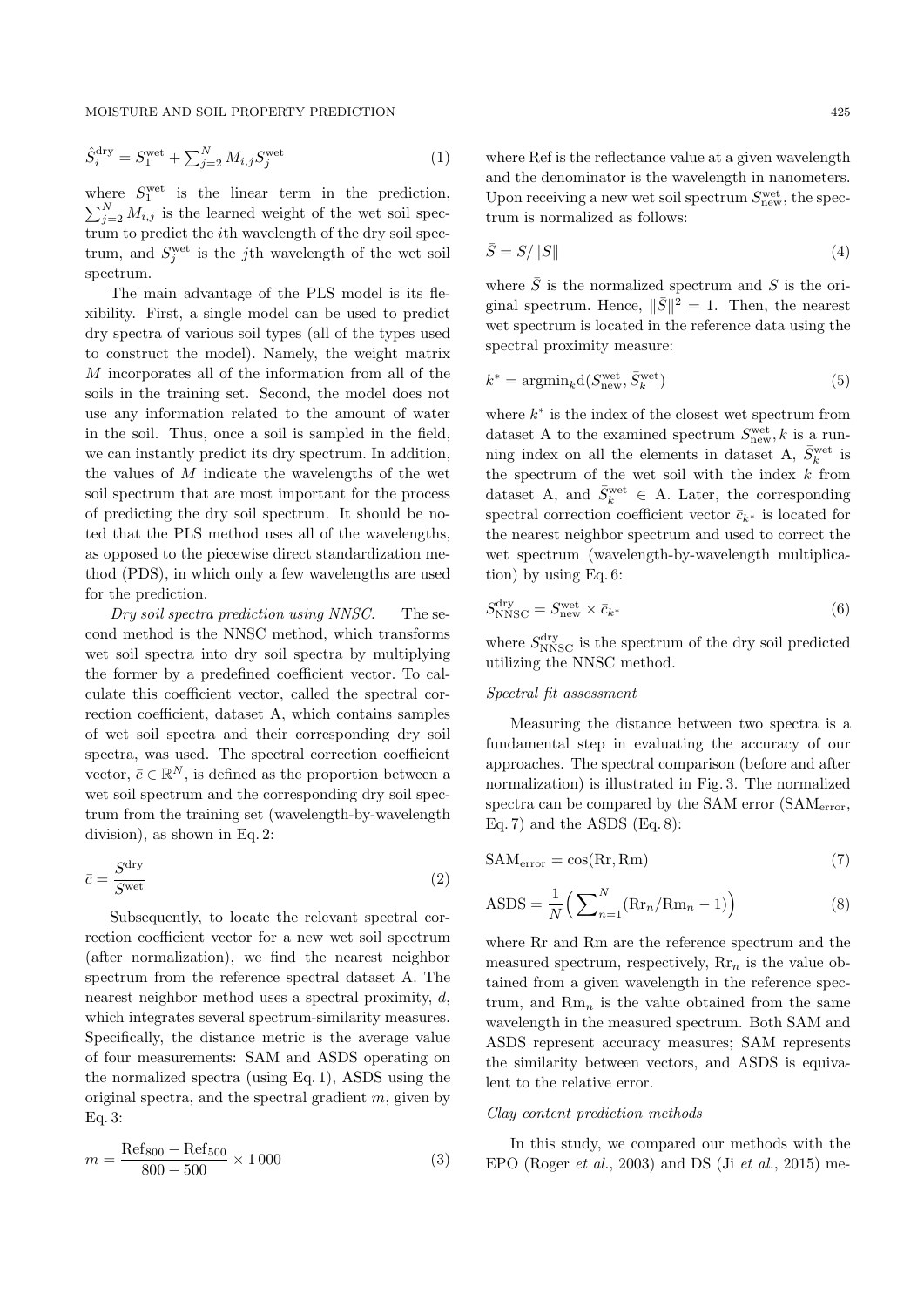

Fig. 3 Comparison between dry soil spectra (measured and predicted) before normalization (a) and those after normalization (b).

thods. Herein, we provide a short description of those methods and the error analysis after applying them on our datasets.

The EPO method is comprised of two training phases. First, a transformation, which performs dimensional reduction of the wet soil signature, is found *via* principal component analysis (PCA). Then, the relationship between the lower dimensional data and the clay content measurements is found *via* PLS. To support the two-phase training, two different datasets are needed. One is utilized for training the PCA model (containing information on wet and dry soil spectra (A1)), and the other is used for training the PLS model (containing wet soil spectra and the corresponding clay content data (A2)). In our case, dataset A (with 568 samples) was divided into two subsets, A1 and A2, each containing half of the samples (*i.e.*, datasets of 284 samples each). We implemented the EPO method in MATLAB and optimized its parameters following Wijewardane *et al.* (2016) to obtain the best possible prediction. Thus, we performed an exhaustive search to locate the best *c* in the EPO algorithm, which is the number of EPO dimensions. For each *c*, cross-validation of the PLS was implemented, and the optimal *k* was selected. We then chose the *c* that minimized the RM-SEP. The numerical range of the tested parameter values was 1–30 (for both parameters). Thus, the parameters were chosen based on the training of 11 PLS factors and 17 EPO dimensions. We then constructed the EPO model, and tested it on dataset B.

The DS method finds the linear relation between the wet and dry soil spectra, in a least-squares sense (after centering the data). The DS method was implemented in MATLAB, and the linear relation between the wet and dry soil spectra was estimated using dataset A. For clay content prediction, we used the model constructed on dataset C. We estimated accuracy and precision of the models using the slope of the linear fit line between the measured and predicted values of clay content, where a slope value closer to 1 indicates a more ideal model and by using  $R^2$ , RMSEP, bias, SEP, and RPD (Esbensen *et al.*, 2002), which are given in Eqs. 9–12:

RMSEP = 
$$
\sqrt{\frac{\sum_{i=1}^{n} (Y_{\text{predicted}} - Y_{\text{measured}})^2}{n}}
$$
 (9)

$$
Bias = \frac{\sum_{i=1}^{n} (Y_{predicted} - Y_{measured})}{n}
$$
 (10)

$$
SEP = \sqrt{\frac{\sum_{i=1}^{n} (Y_{predicted} - Y_{measured} - bias)^{2}}{n - 1}}
$$
 (11)

$$
RPD = \frac{SD_{measured}}{SEP}
$$
 (12)

where  $Y_{predicted}$  is the predicted clay value,  $Y_{measured}$  is the measured clay value, *n* is the number of samples, and  $SD_{\text{measured}}$  is the SD of the measured clay value.

# RESULTS

#### *Predicting the dry soil spectra*

Upon PLS and NNSC model construction (using dataset A), we predicted the dry spectra of samples from dataset B and evaluated their accuracy. Figure 4 shows the predicted spectra for each soil type. Each graph contains the measured dry spectrum, the wet spectrum, and the two predicted dry soil spectra using the PLS and NNSC methods, respectively.

Table III summarizes the SAM, ASDS, and RMSE values used to compare the predicted dry soil spectra with the observed reference spectra for all soil types from dataset B. Both of the methods resulted in low prediction errors; *i.e.*, the mean of SAM and ASDS was less than 8% and 14%, respectively.

The results raised the question of whether water content has an impact on the accuracy of the prediction. As can be seen in Fig. 5, the SAM values were independent of the water content, and therefore our pre-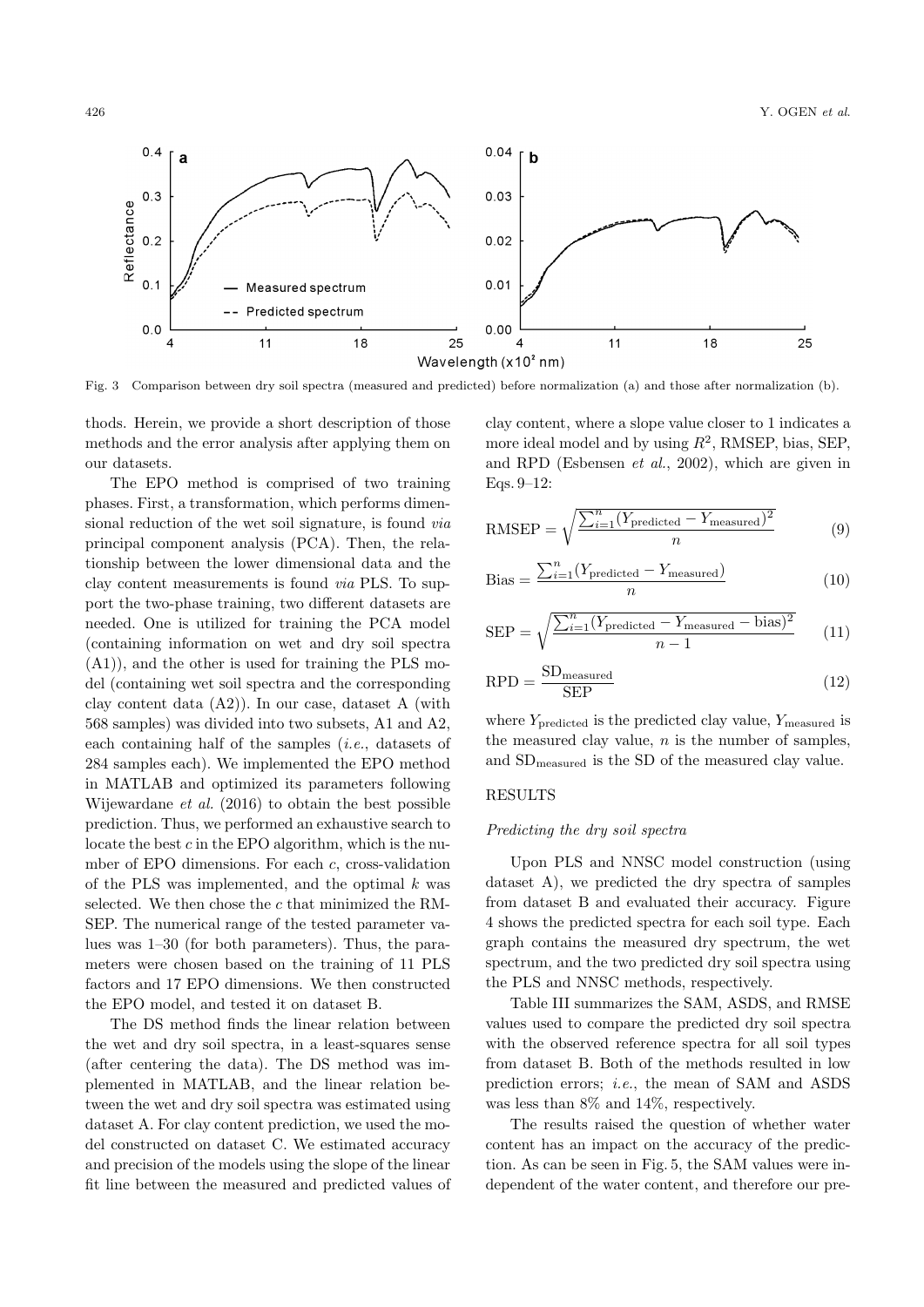

Fig. 4 Comparison of measured dry and wet soil spectra and the nearest neighbor spectral correction (NNSC)- and partial least squares (PLS)-predicted dry soil spectra for samples representative of the eight soil types in Israel based on Israeli classification: brown-red sandy soil (a), terra rossa (b), Grumusol (c), loessial sandy soil (d), rendzina (e), alluvial soil (f), sierozem (g), and basaltic soil (h).

#### TABLE III

Mean values of spectral angle mapper (SAM), average sum of deviations squared (ASDS), and root mean square error (RMSE) used to evaluate the quality of the predicted dry soil spectra using partial least squares (PLS), nearest neighbor spectral correction (NNSC), and direct standardization (DS)

| Soil type based<br>on Israeli<br>classification | <b>PLS</b> |             |             | <b>NNSC</b> |             |       | DS         |             |             |
|-------------------------------------------------|------------|-------------|-------------|-------------|-------------|-------|------------|-------------|-------------|
|                                                 | <b>SAM</b> | <b>ASDS</b> | <b>RMSE</b> | <b>SAM</b>  | <b>ASDS</b> | RMSE  | <b>SAM</b> | <b>ASDS</b> | <b>RMSE</b> |
| Brown-red sandy soil                            | 0.038      | 0.009       | 0.000018    | 0.095       | 0.285       | 0.085 | 0.050      | 0.046       | 0.118       |
| Alluvial soil                                   | 0.056      | 0.008       | 0.000027    | 0.061       | 0.097       | 0.036 | 0.063      | 0.016       | 0.139       |
| Terra rossa                                     | 0.059      | 0.022       | 0.000 993   | 0.071       | 0.090       | 0.028 | 0.080      | 0.089       | 0.094       |
| Grumusol                                        | 0.051      | 0.006       | 0.033 900   | 0.060       | 0.121       | 0.047 | 0.070      | 0.019       | 0.119       |
| Basaltic soil                                   | 0.041      | 0.008       | 0.000 020   | 0.078       | 0.285       | 0.069 | 0.093      | 0.052       | 0.166       |
| Sierozem                                        | 0.030      | 0.002       | 0.000 014   | 0.146       | 0.025       | 0.123 | 0.038      | 0.003       | 0.095       |
| Loessial sandy soil                             | 0.118      | 0.104       | 0.000 057   | 0.032       | 0.028       | 0.048 | 0.130      | 0.140       | 0.061       |
| Rendzina                                        | 0.020      | 0.001       | 0.000 009   | 0.057       | 0.063       | 0.073 | 0.043      | 0.005       | 0.030       |
| Total mean value                                | 0.050      | 0.016       | 0.000 024   | 0.076       | 0.133       | 0.060 | 0.069      | 0.044       | 0.108       |

diction methods were not affected by specific water contents.

In addition, we analyzed the coefficient matrix for the PLS, EPO, and DS methods (except for the NNSC method which is data dependent). For that purpose, we picked the wavelengths whose coefficient sum was above the 99 percentile threshold. The most important spectral wavelengths for each method were as follows: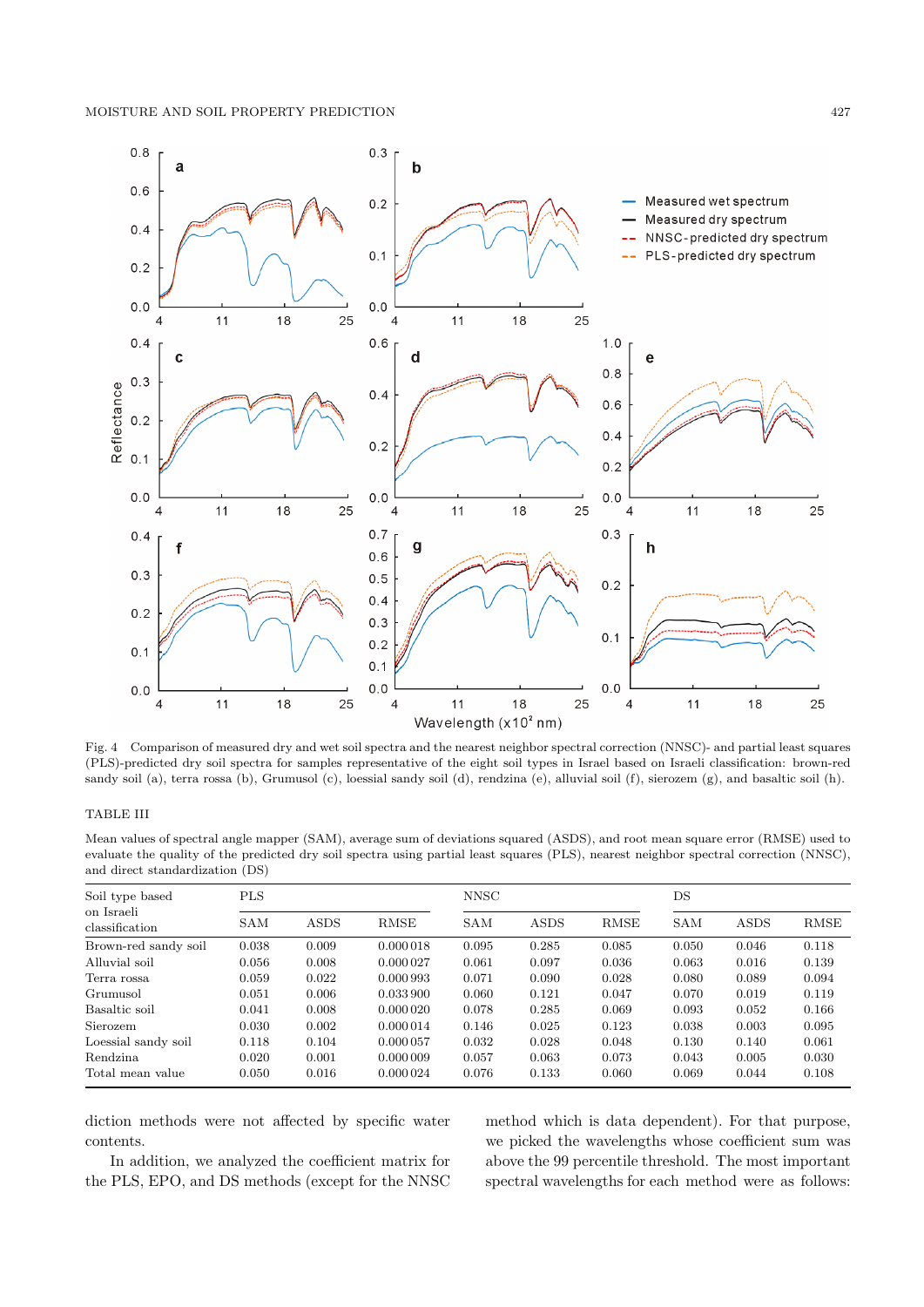

Fig. 5 Influence of soil water content on the spectral angle mapper (SAM) accuracy of the three dry soil spectra prediction methods of partial least squares (PLS), nearest neighbor spectral correction (NNSC), and the direct standardization (DS).

400–460, 1 340–1 350, 1 880, 1 920 nm for the PLS; 500– 550, 630, 660, 680, 730, 854, 900, 950–1 000, 1 050, 1 080, 1 100, 1 930, 2 075 nm for the DS; and 1 990– 2 020 nm for the EPO. These wavelengths are strongly related to the water absorption bands, as was studied previously by Ben-Dor and Banin (1995) and Pope and Fry (1997).

We compared our dry soil spectral prediction approaches with the DS method (Table III). As can be seen from Table III, the error rates of DS and PLS are close. However, the main weakness of DS is its sensitivity to noise. In order to demonstrate its instability, a short experiment was performed. We added Gaussian noise to the existing data and checked the accuracy of the two models. In statistics, a common assumption is that the data are sampled with Gaussian noise. Therefore, we added a 5-dB signal-to-noise ratio per sample into the dataset. The dry soil spectrum prediction results showed that the SAM error arising from the PLS increases from 1.6% (in clean conditions) to 3% (with noise), while the SAM error of the DS prediction increases from 4.4% to 37%. These results demonstrate that the DS is indeed much more sensitive to noise that may subsequently affect the clay content prediction.

# *Predicting soil reflectance properties: clay content as a case study*

We next applied the predicted dry soil spectra obtained from the PLS and NNSC methods to predicting the clay content of each sample, as shown in Fig. 6. For comparison, we also applied the DS method on the same model and compared the clay content prediction accuracy with that received directly from the EPO method.

The best result was achieved using the PLS method, which attained  $R^2 = 0.69$ , SEP = 5.11, and RPD



Fig. 6 Comparison of soil clay measured by laser diffraction and predicted by the partial least squares (PLS) and nearest neighbor spectral correction (NNSC) methods  $(n = 100)$ . The dashed line represents the 1:1 line, and the yellow and orange solid lines are the regression lines for NNSC and PLS methods, respectively.

= 1.6. The EPO method achieved the best scores in RMSEP and bias, 5.23 and *−*0*.*06, respectively, followed by the NNSC, with slope  $= 0.72$ . The performance of DS did not approach those of the other methods, with  $R^2 = 0.43$ , RMSEP = 7.01, SEP = 6.68, and  $RPD = 1.2$ . The complete results for each method are given in Table IV.

#### TABLE IV

Summary of the coefficient of determination  $(R^2)$ , root mean square error of prediction (RMSEP), bias, standard error of performance (SEP), ratio of performance to deviation (RPD), and slope of the soil clay content prediction models of partial least squares (PLS), nearest neighbor spectral correction (NNSC), direct standardization (DS), and external parameter orthogonalization (EPO)

| Parameter    | PLS     | NNSC | DS      | <b>EPO</b> |
|--------------|---------|------|---------|------------|
| $R^2$        | 0.69    | 0.58 | 0.43    | 0.63       |
| <b>RMSEP</b> | 8.27    | 5.71 | 7.01    | 5.23       |
| Bias         | $-6.52$ | 0.33 | $-2.21$ | $-0.06$    |
| <b>SEP</b>   | 5.11    | 5.73 | 6.68    | 5.25       |
| <b>RPD</b>   | $1.6\,$ | 1.4  | 1.2     | $1.5\,$    |
| Slope        | 0.52    | 0.72 | 0.55    | 0.61       |
|              |         |      |         |            |

#### DISCUSSION

Our attempt to eliminate the moisture effect was examined and compared to two commonly used methods, EPO (Roger *et al.*, 2003) and DS (Ji *et al.*, 2015). The first method predicts clay content directly from the wet spectrum, whereas the second predicts the dry spectrum of a known sample, followed by prediction of its clay content. Whereas the EPO results were comparable to those of our methods, the EPO requires building a new model for each soil property in question. The DS results were far from those of our methods in predicting clay content.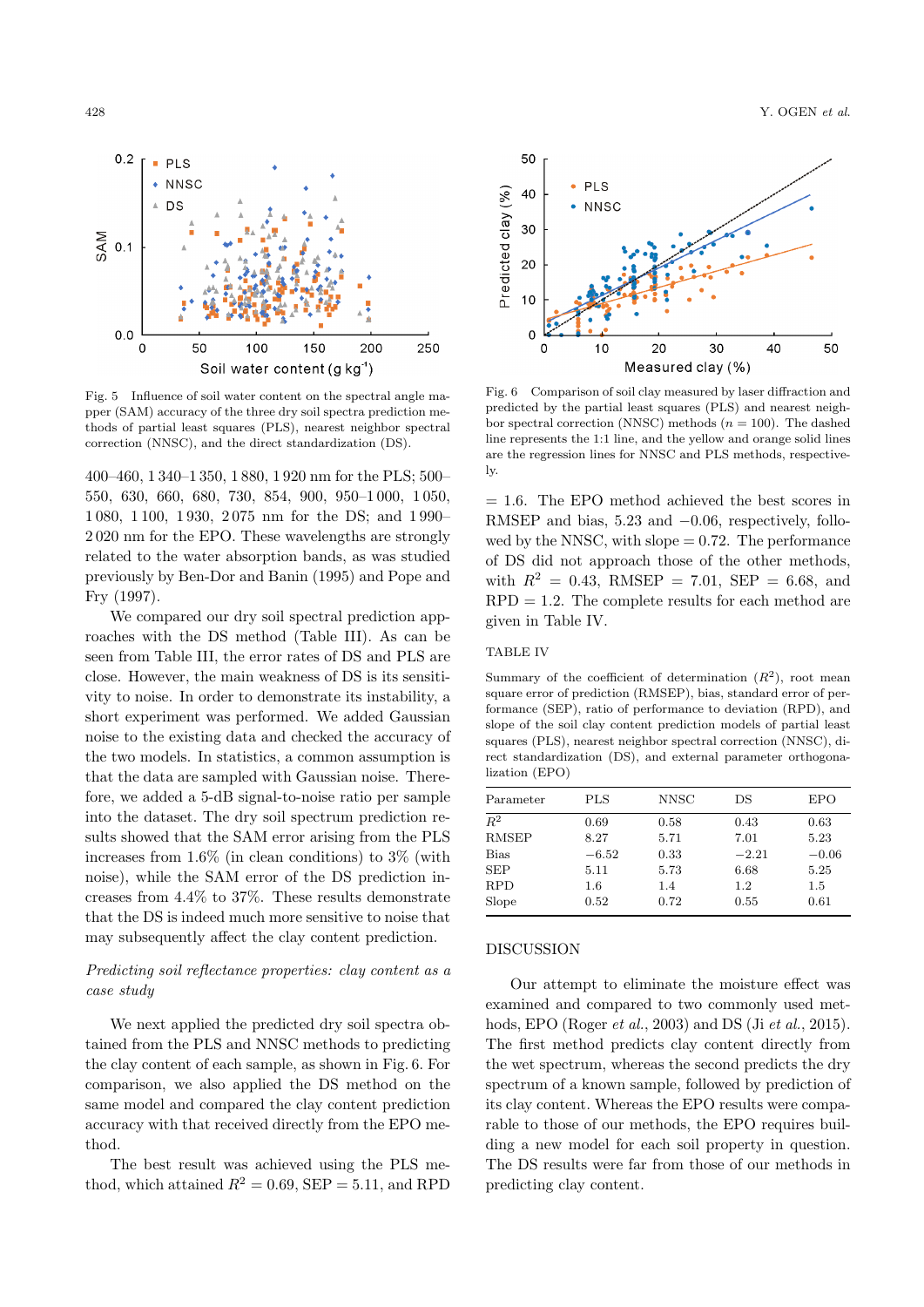The advantage of the methods suggested in this paper lies in the improved accuracy in predicting clay content (as an example soil attribute) using a soil sample with unknown moisture status. Moreover, the ability to predict the dry soil spectra rather than a specific soil property may enable a full soil property assessment in the future, which cannot be done with the EPO. The soil attribute used herein (clay) can be replaced with any other desired soil attribute, so the suggested methods are more robust. Diminishing the moisture effect could enable normalization of all proxy analyses to the SSL condition, thereby providing a better means of exploiting global SSLs directly, as was done by Castaldi *et al.* (2018) using the LUCAS SSL and APEX data.

The two suggested approaches enabled improving clay content prediction models by simply adding new samples to both calibration and training sets with no need to consider their moisture content. Nonetheless, it should be noted that this paper is only a proof of concept for an idea on how to cope with the moisture effect in soils, paving the way to a more robust method. Accordingly, further work is needed on more soil types under various moisture conditions from different SSLs.

#### CONCLUSIONS

The goal of this study was twofold. First, we proposed a method for dry soil spectrum prediction in the presence of unknown water content. Next, we showed that the predicted spectrum could be utilized for assessment of clay content and that it provided good estimation in comparison to the use of wet soil spectra. Clay content is an important soil property, and it has been investigated in many studies by VNIR analysis, either by using all of the spectral information or based on the depth of specific clay absorption features at 1 400, 1 900, and 2 200 nm under dry conditions.

In this study, we suggested two independent approaches for executing the task of dry soil spectrum prediction: PLS regression (Wold *et al.*, 2001) and NNSC. Each of these methods creates a single model that can be used to predict the dry spectra of a given soil type. The PLS technique uses the well-established PLS regression, whereas the NNSC method performs wet soil spectral correction by nearest neighbor analysis from a predefined spectral database. It should be noted that both of the constructed methods assume a linear dependence between the dry and wet soil spectra with 30–200 g kg*−*<sup>1</sup> water content.

The dry soil spectrum accuracy was measured using SAM and ASDS, which resulted in low prediction errors of less than 8% and 14%, respectively. Later, our hypothesis was tested using the dry soil spectra predicted *via* PLS and NNSC to predict soil clay content, which resulted in  $R^2 = 0.69$  and 0.58, respectively. The satisfactory estimations of soil clay content demonstrated the potential of the suggested methods. Although the EPO performed slightly better than the NNSC for predicting the clay content, it did not provide the "dry spectrum", which is important for additional spectral analysis.

To conclude, this research demonstrates the possibility of obtaining dry soil spectra under laboratory conditions and provides impetus for future field experiments. In addition to predicting dry soil spectra accurately, the presented methods have the advantage of being applicable to various soil types using the same model. Therefore, this study paves the way to applying our methods in VNIR imaging spectroscopy to reduce the time and cost of future pedological, agricultural, and environmental analyses.

### ACKNOWLEDGEMENTS

The first author Yaron Ogen and the second author Shira Faigenbaum-Golovin contributed equally to this work. The first author Yaron Ogen wishes to thank the Porter School of Environmental Studies, the GEO-CRADLE Project (The European Union's Horizon 2020 Research and Innovation Programme) (No. 690133), the Ministry of National Infrastructures, Energy, and Water Resources of Israel (No. 212-17- 025), and the Ministry of Agriculture of Israel (No. 13- 21-0002) for financial support and Dr. Gil Eshel from the Ministry of Agriculture and Rural Development of Israel for providing the laser diffraction particle-size analyzer (Mastersizer 2000). The second author Shira Faigenbaum-Golovin wishes to thank the Israel Science Foundation (No. 1457/13) for supporting her research.

### REFERENCES

- Ackerson J P, Demattê J A M, Morgan C L S. 2015. Predicting clay content on field-moist intact tropical soils using a dried, ground VisNIR library with external parameter orthogonalization. *Geoderma*. **259-260**: 196–204.
- Arslan H, Tasan M, Yildirim D, Koksal E S, Cemek B. 2014. Predicting field capacity, wilting point, and the other physical properties of soils using hyperspectral reflectance spectroscopy: Two different statistical approaches. *Environ Monit Assess*. **186**: 5077–5088.
- Banin A, Amiel A. 1970. A correlative study of the chemical and physical properties of a group of natural soils of Israel. *Geoderma*. **3**: 185–198.
- Ben-Dor E, Banin A. 1995. Near-infrared analysis as a rapid method to simultaneously evaluate several soil properties. *Soil Sci Soc Am J*. **59**: 364–372.
- Ben-Dor E, Kindel B, Goetz A F H. 2004. Quality assessment of several methods to recover surface reflectance using synthe-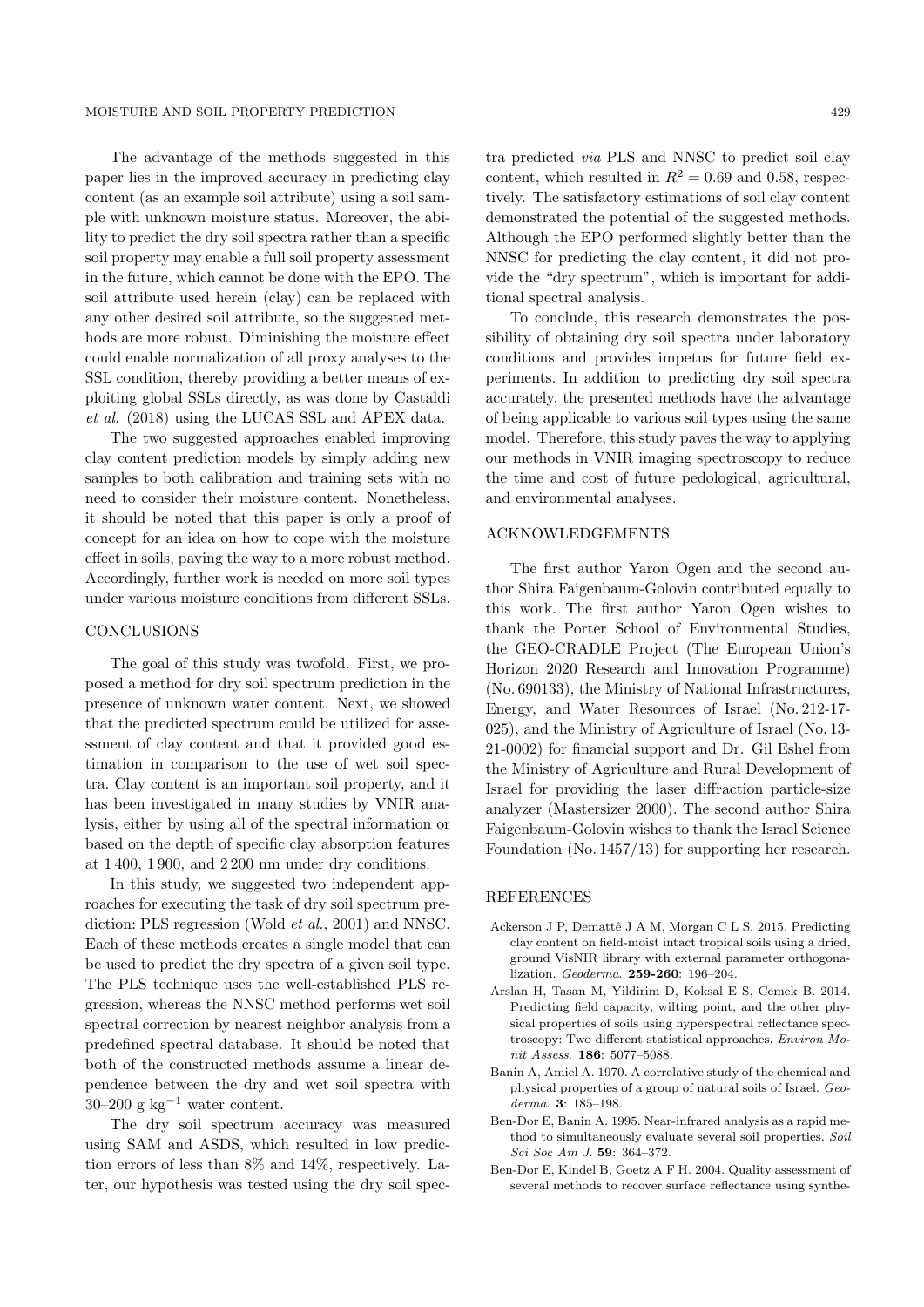tic imaging spectroscopy data. *Remote Sens Environ*. **90**: 389–404.

- Castaldi F, Chabrillat S, Jones A, Vreys K, Bomans B, van Wesemael B. 2018. Soil organic carbon estimation in croplands by hyperspectral remote APEX data using the LUCAS topsoil database. *Remote Sens*. **10**: 153.
- Castaldi F, Palombo A, Pascucci S, Pignatti S, Santini F, Casa R. 2015. Reducing the influence of soil moisture on the estimation of clay from hyperspectral data: a case study using simulated PRISMA data. *Remote Sens*. **7**: 15561–15582.
- Chabrillat S, Ben-Dor E, Viscarra Rossel R, A, Demattê J, A, M. 2013. Quantitative soil spectroscopy. *Appl Environ Soil Sci*. **2013**: 616578.
- Chabrillat S, Goetz A F H, Krosley L, Olsen H W. 2002. Use of hyperspectral images in the identification and mapping of expansive clay soils and the role of spatial resolution. *Remote Sens Environ*. **82**: 431–445.
- Chang C W, Laird D A, Mausbach M J, Hurburgh Jr C R. 2001. Near-infrared reflectance spectroscopy—principal components regression analyses of soil properties. *Soil Sci Soc Am J*. **65**: 480–490.
- Christy C D. 2008. Real-time measurement of soil attributes using on-the-go near infrared reflectance spectroscopy. *Comput Electron Agric*. **61**: 10–19.
- Clark R N. 1999. Spectroscopy of rocks and minerals, and principles of spectroscopy. *In* Rencz A N (ed.) Manual of Remote Sensing, Vol. 3, Remote Sensing for the Earth Sciences. John Wiley and Sons, New York. pp. 3–58.
- Cohen M J, Prenger J P, DeBusk W F. 2005. Visible-near infrared reflectance spectroscopy for rapid, nondestructive assessment of wetland soil quality. *J Environ Qual*. **34**: 1422– 1434.
- Cozzolino D, Morón A. 2006. Potential of near-infrared reflectance spectroscopy and chemometrics to predict soil organic carbon fractions. *Soil Tillage Res*. **85**: 78–85.
- Dunn B W, Batten G D, Beecher H G, Ciavarella S. 2002. The potential of near-infrared reflectance spectroscopy for soil analysis—a case study from the Riverine Plain of southeastern Australia. *Aust J Exp Agric*. **42**: 607–614.
- Esbensen K H, Guyot D, Westad F, Houmoller L P. 2002. Multivariate Data Analysis in Practice: An Introduction to Multivariate Data Analysis and Experimental Design. CAMO Process AS, Oslo.
- Ge Y F, Morgan C L S, Ackerson J P. 2014. VisNIR spectra of dried ground soils predict properties of soils scanned moist and intact. *Geoderma*. **221-222**: 61–69.
- Islam K, Singh B, McBratney A. 2003. Simultaneous estimation of several soil properties by ultra-violet, visible, and near-infrared reflectance spectroscopy. *Aust J Soil Res*. **41**: 1101–1114.
- Janik L J, Forrester S T, Rawson A. 2009. The prediction of soil chemical and physical properties from mid-infrared spectroscopy and combined partial least-squares regression and neural networks (PLS-NN) analysis. *Chemom Intell Lab Syst*. **97**: 179–188.
- Ji W, Viscarra Rossel R A, Shi Z. 2015. Accounting for the effects of water and the environment on proximally sensed vis-NIR soil spectra and their calibrations. *Eur J Soil Sci*. **66**: 555–565.
- Jiang Q H, Chen Y Y, Guo L, Fei T, Qi K. 2016. Estimating soil organic carbon of cropland soil at different levels of soil moisture using VIS-NIR spectroscopy. *Remote Sens*. **8**: 755.
- Kruse F A, Lefkoff A B, Boardman J W, Heidebrecht K B, Shapiro A T, Barloon P J, Goetz A F H. 1993. The spectral image processing system (SIPS)—interactive visualization

and analysis of imaging spectrometer data. *Remote Sens Environ*. **44**: 145–163.

- Liu W D, Baret F, Gu X F, Tong Q X, Zheng L F, Zhang B. 2002. Relating soil surface moisture to reflectance. *Remote Sens Environ*. **81**: 238–246.
- Lobell D B, Asner G P. 2002. Moisture effects on soil reflectance. *Soil Sci Soc Am J*. **66**: 722–727.
- Minasny B, McBratney A B, Bellon-Maurel V, Roger J M, Gobrecht A, Ferrand L, Joalland S. 2011. Removing the effect of soil moisture from NIR diffuse reflectance spectra for the prediction of soil organic carbon. *Geoderma*. **167-168**: 118– 124.
- Muller E, Décamps H. 2001. Modeling soil moisture-reflectance. *Remote Sens Environ*. **76**: 173–180.
- Nocita M, Stevens A, Noon C, van Wesemael B. 2013. Prediction of soil organic carbon for different levels of soil moisture using Vis-NIR spectroscopy. *Geoderma*. **199**: 37–42.
- Pope R M, Fry E S. 1997. Absorption spectrum (380–700 nm) of pure water. II. Integrating cavity measurements. *Appl Opt*. **36**: 8710–8723.
- Reeves III J B, Smith D B. 2009. The potential of mid- and near-infrared diffuse reflectance spectroscopy for determining major- and trace-element concentrations in soils from a geochemical survey of North America. *Appl Geochem*. **24**: 1472–1481.
- Rienzi E A, Mijatovic B, Mueller T G, Matocha C J, Sikora F J, Castrignanò A. 2014. Prediction of soil organic carbon under varying moisture levels using reflectance spectroscopy. *Soil Sci Soc Am J*. **78**: 958–967.
- Roberts J J, Cozzolino D. 2016. Wet or dry? The effect of sample characteristics on the determination of soil properties by near infrared spectroscopy. *Trac Trends Anal Chem*. **83**: 25–30.
- Roger J M, Chauchard F, Bellon-Maurel V. 2003. EPO-PLS external parameter orthogonalisation of PLS application to temperature-independent measurement of sugar content of intact fruits. *Chemom Intell Lab Syst*. **66**: 191–204.
- Roudier P, Hedley C B, Lobsey C R, Viscarra Rossel R A, Leroux C. 2017. Evaluation of two methods to eliminate the effect of water from soil vis-NIR spectra for predictions of organic carbon. *Geoderma*. **296**: 98–107.
- Summers D, Lewis M, Ostendorf B, Chittleborough D. 2011. Visible near-infrared reflectance spectroscopy as a predictive indicator of soil properties. *Ecol Indic*. **11**: 123–131.
- Twomey S A, Bohren C F, Mergenthaler J L. 1986. Reflectance and albedo differences between wet and dry surfaces. *Appl Opt*. **25**: 431–437.
- Viscarra Rossel R A, Behrens T, Ben-Dor E, Brown D J, Demattê J A M, Shepherd K D, Shi Z, Stenberg B, Stevens A, Adamchuk V, Aïchi H, Barthès B G, Bartholomeus H M, Bayer A D, Bernoux M, Böttcher K, Brodský L, Du C W, Chappell A, Fouad Y, Genot V, Gomez C, Grunwald S, Gubler A, Guerrero C, Hedley C B, Knadel M, Morrás H J M, Nocita M, Ramirez-Lopez L, Roudier P, Campos E M R, Sanborn P, Sellitto V M, Sudduth K A, Rawlins B G, Walter C, Winowiecki L A, Hong S Y, Ji W. 2016. A global spectral library to characterize the world's soil. *Earth-Sci Rev*. **155**: 198–230.
- Viscarra Rossel R A, Walvoort D J J, McBratney A B, Janik L J, Skjemstad J O. 2006. Visible, near infrared, mid infrared or combined diffuse reflectance spectroscopy for simultaneous assessment of various soil properties. *Geoderma*. **131**: 59–75.
- Viscarra Rossel R A, Webster R. 2012. Predicting soil properties from the Australian soil visible-near infrared spectroscopic